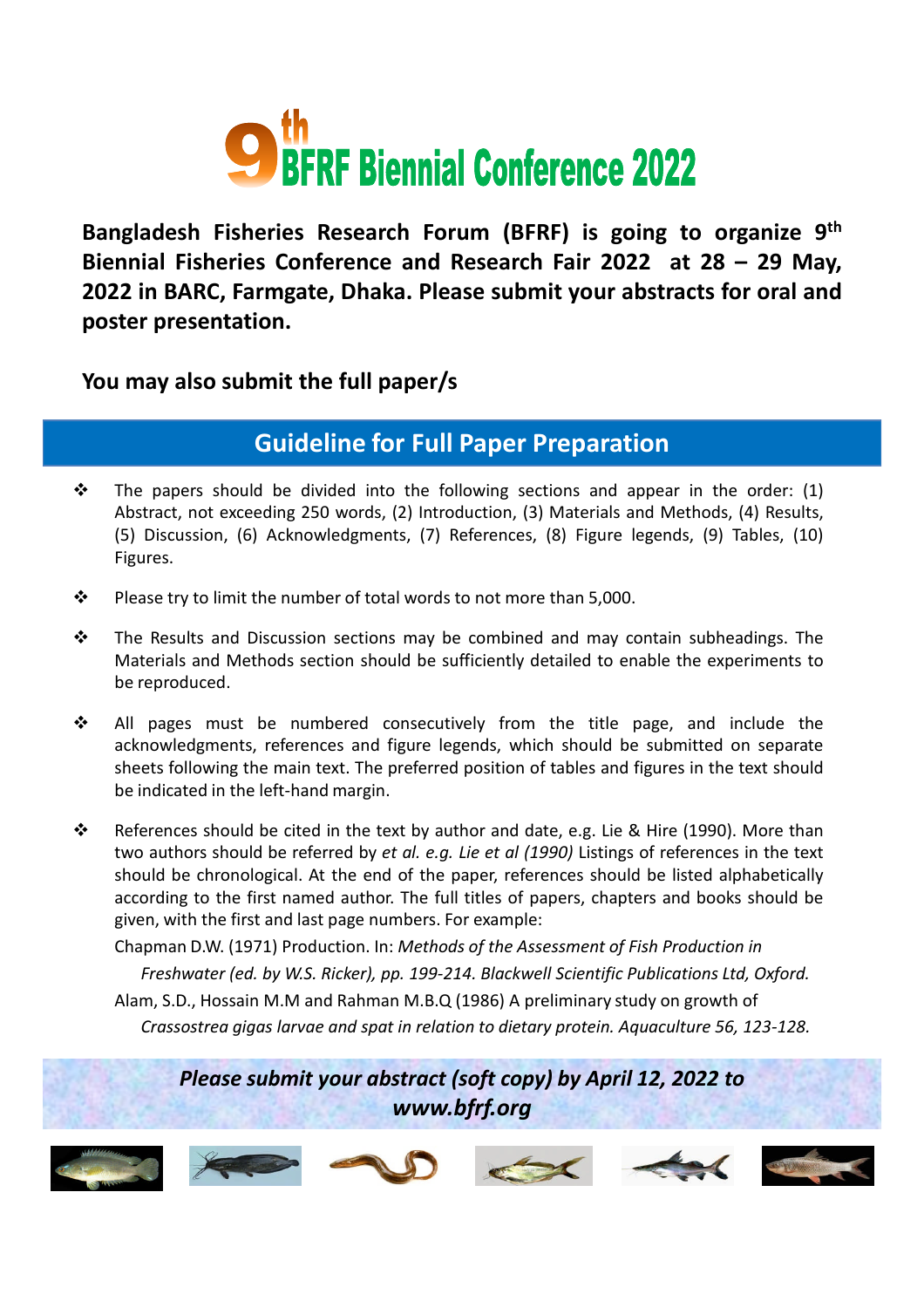

Bangladesh Fisheries Research Forum (BFRF) is going to organize 9<sup>th</sup> Biennial Fisheries Conference & Research Fair 2022 at 28 - 29 May, 2022 in BARC, Farmgate, Dhaka.

Please submit your abstracts for oral and poster presentation.

Each oral presenter shall be entitled to no more than 12 minutes for a presentation, plus 3 minutes for questions. Presenters should use PowerPoint, Overhead projectors and Video players will not be available or allowed. Please mention your submitted abstract is for oral/poster presentation.

## **INSTRUCTIONS FOR PREPARATION OF ABSTRACTS**

Expanded Abstract Format - Please refer to the sample.

- **1. TITLE OF PAPER:** The abstract title is printed in CAPITAL LETTERS, with the exception of scientific names which should be Upper/lower case and italicized (see example). Scientific names should not be preceded or followed by commas or parentheses or other markings.
- 2. AUTHOR(S): The first name should be the presenting author. Use \* after the presenting author. Type in upper/lower case.
- 3. ADDRESS AND EMAIL: Type only the presenting author's institution, address and email. Type in upper/ lower case.
- 4. MAXIMUM LENGTH: One Page
- **5. PAGE SIZE:** Standard 8.5 x 11 inch paper (portrait)
- 6. MARGINS: 1-inch margin throughout (left/right/top/bottom)
- 7. SPACING: Single spaced
- 8. PARAGRAPHS: Paragraphs should be separated by a blank line and should not be indented.
- 9. FONTS: Character fonts should be 12 point type.
- 10. FIGURES & TABLES: Figures and tables are highly recommended. They should be reduced to the appropriate size for a one page abstract and should be clearly readable at the reduced size. The reduced figures and tables should be included in the abstract in camera-ready form.

|                                                                                             |                                                                                                                                                                                 |                                                                                                                                                                                                                                                                                                                                                                                                                                                                                                              | 1 inch margin (2.54 cm)                                                                                                                                                                                                                                                              |                           |                                       |                          |                                                                                                                                                                                                                                              |                       |
|---------------------------------------------------------------------------------------------|---------------------------------------------------------------------------------------------------------------------------------------------------------------------------------|--------------------------------------------------------------------------------------------------------------------------------------------------------------------------------------------------------------------------------------------------------------------------------------------------------------------------------------------------------------------------------------------------------------------------------------------------------------------------------------------------------------|--------------------------------------------------------------------------------------------------------------------------------------------------------------------------------------------------------------------------------------------------------------------------------------|---------------------------|---------------------------------------|--------------------------|----------------------------------------------------------------------------------------------------------------------------------------------------------------------------------------------------------------------------------------------|-----------------------|
| <b>CHOLESTEROL</b>                                                                          |                                                                                                                                                                                 |                                                                                                                                                                                                                                                                                                                                                                                                                                                                                                              | EVALUATION OF JUVENILE AUSTRALIAN RED CLAW CRAYFISH Cherax quadricarinatus<br>FED PRACTICAL DIETS WITH AND WITHOUT SUPPLEMENTAL LECITHIN AND/OR                                                                                                                                      |                           |                                       |                          |                                                                                                                                                                                                                                              |                       |
|                                                                                             |                                                                                                                                                                                 | Lukas Manomaitis, and David B. Rouse                                                                                                                                                                                                                                                                                                                                                                                                                                                                         | Laura A. Muzinic*, Kenneth R. Thompson, Tracey Christian, Carl D. Webster,                                                                                                                                                                                                           |                           |                                       |                          |                                                                                                                                                                                                                                              |                       |
|                                                                                             | Aquaculture Research Center<br>Kentucky State University<br>Frankfort, KY 40601<br>Imuzinic@dcr.net                                                                             |                                                                                                                                                                                                                                                                                                                                                                                                                                                                                                              |                                                                                                                                                                                                                                                                                      |                           |                                       |                          |                                                                                                                                                                                                                                              |                       |
|                                                                                             | a practical diet for red claw cravfish.<br>An 8-week feeding trial was conducted in a recird<br>system with newly-hatched juvenile (ma<br>weight of 0.2 g) red claw, each stock | Red claw crayfish (Cherax quadricarinatus) are one of more than a hundred;<br>crayfish. However, because of its rapid growth rate, ease of spawning, wide f<br>on their nutritional requirements and practical diet formulations. S<br>cholesterol to be added to their diet, these two nutrients are usuall<br>are very expensive. Since diet costs can be as much as $\mathcal Y$<br>enterprise, it is imperative that the least expensive diet b<br>the species. The present study was conducted to detex | tolerance, and lack of a larval stage, red claw may be the best candidate for ab<br>Red claw are only being investigated as an aquaculture species in this country and<br>many crus<br>d: how<br>(∮<br>terc<br>ABLE 1. Formulation of experimental diets fed to<br>ed claw crayfish. |                           |                                       | Diet                     | <b>Australian freshwater</b><br>d dissolved oxygen<br>United States.<br>formation exists<br>require lecithin and<br>ecithin and cholesterol<br>penses for an aquaculture<br>the nutrient requirements of<br>or lecithin needs to be added to | inch margin (2.54 cm) |
|                                                                                             | plastic mesh culture units. Individual units'<br>within fiberglass tanks, each co                                                                                               |                                                                                                                                                                                                                                                                                                                                                                                                                                                                                                              |                                                                                                                                                                                                                                                                                      |                           |                                       |                          |                                                                                                                                                                                                                                              |                       |
|                                                                                             | water line. Water was recirct                                                                                                                                                   | ining<br>fained<br>sverhead                                                                                                                                                                                                                                                                                                                                                                                                                                                                                  | Menhaden FM<br>Soybean Meal<br>Lecithin 0.5                                                                                                                                                                                                                                          | I.<br>25.0<br>35.0<br>0.0 | $\overline{z}$<br>25.0<br>35.0<br>0.5 | 3<br>25.0<br>35.0<br>0.0 | 4<br>25.0<br>44.5                                                                                                                                                                                                                            |                       |
| fluorescent ceiling<br>cycle. Ammonia,                                                      | and mechanical filters. Water ter<br>at 27-29°C and lighting was<br>ðn a                                                                                                        | <b>Ouf</b> light:dark<br>gen, temperature,                                                                                                                                                                                                                                                                                                                                                                                                                                                                   | Cholesterol<br>Other                                                                                                                                                                                                                                                                 | 1.0<br>38.5               | 1.0<br>39.0                           | 0.0<br>39.5              | 0.0<br>30.5                                                                                                                                                                                                                                  |                       |
| alkalinity, chlorid<br>per week. The g<br>effects of growth perfort<br>red claw when fed fo | oil, and corn oil (Table 1).                                                                                                                                                    | asured three times<br>ly was to examine the<br>newly-hatched juvenile<br>ctical diets with or without<br>cholesterol and lecithin. Other practical diets included<br>menhaden fish meal, soybean meal, shrimp meal, wheat<br>flour, vitamin and mineral mix, pellet binder, cod liver                                                                                                                                                                                                                        | TABLE 2. Final weight, percentage weight gain,<br>specific growth rate (SGR), and percentage survival<br>of red claw crayfish fed four practical diets. Means in<br>a column with different letters were significantly<br>different $(P < 0.05)$                                     |                           |                                       | Dict                     |                                                                                                                                                                                                                                              |                       |
|                                                                                             |                                                                                                                                                                                 | After 8 weeks, red claw crayfish fed a practical diet                                                                                                                                                                                                                                                                                                                                                                                                                                                        |                                                                                                                                                                                                                                                                                      | $\cdot$ 1                 | 2                                     | 3                        | 4                                                                                                                                                                                                                                            |                       |

8.5 inches wide (21.6 cm)

Please submit your abstract (soft copy) by April 12, 2022 to www.bfrf.org